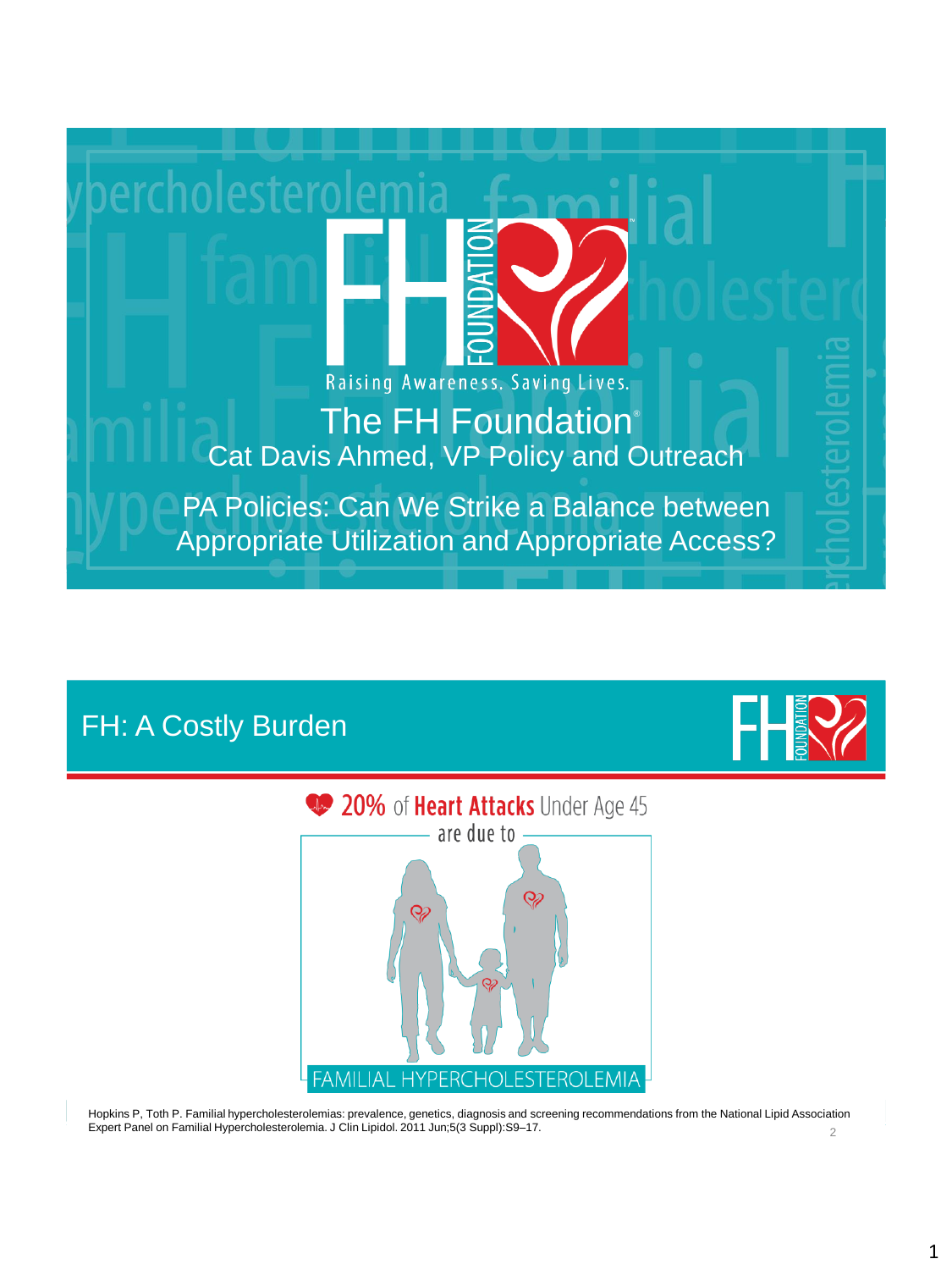

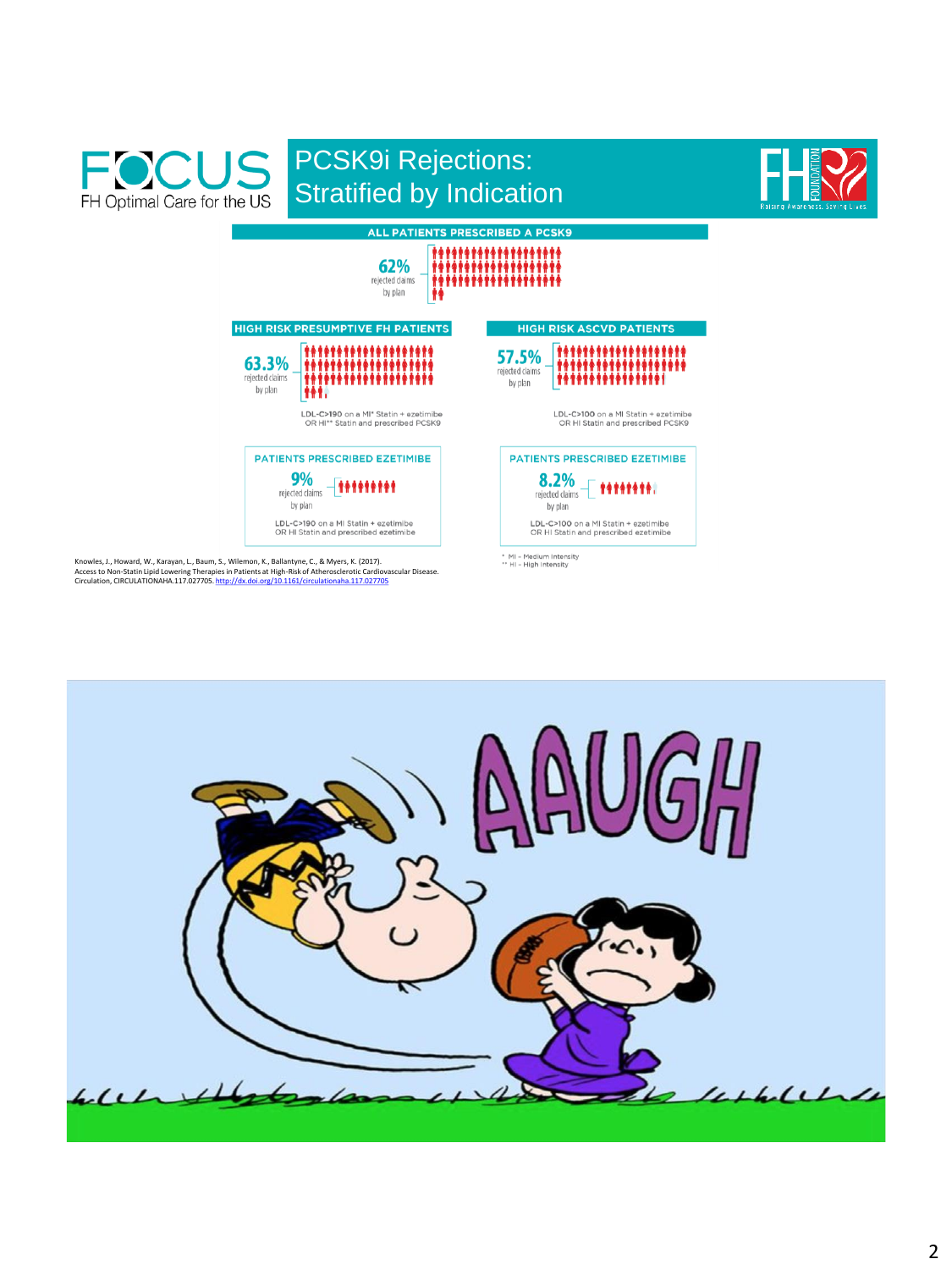





Doshi et al. Prior Authorization Requirements for PCSK9 Inhibitors across U.S. Private and Public Payers. *Circ Cardiovasc Qual Outcomes*. 2018 Jan;11(1):e003939. doi: 10.1161/CIRCOUTCOMES.117.003939.

\*Some forms allowed providers to choose which type of diagnostic confirmation to provide. The percentages of patients in plans that only listed<br>genetic testing for diagnostic confirmation of FH on their PA form for Praluen





## Mean No. of PA Criteria or Fields on PA Form a Provider Must **Complete to Receive Approval**



Doshi et al. Prior Authorization Requirements for PCSK9 Inhibitors across U.S. Private and Public Payers. *Circ Cardiovasc Qual Outcomes*. 2018 Jan;11(1):e003939. doi: 10.1161/CIRCOUTCOMES.117.003939.